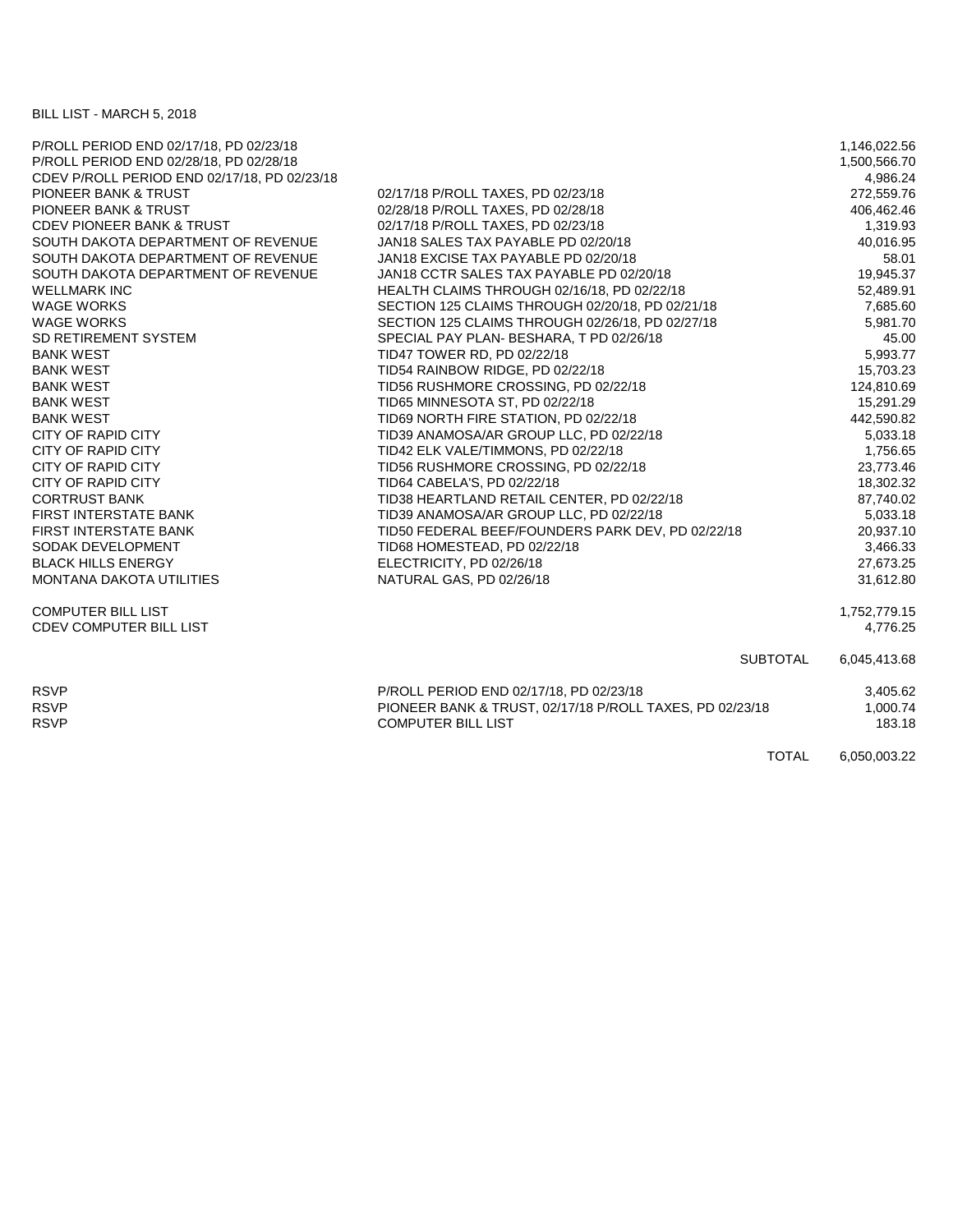## The City of Rapid City Bill List by Vendor - Summary

| <b>Vendor ID</b> | <b>Vendor Name</b>                   | <b>Amount</b> |
|------------------|--------------------------------------|---------------|
|                  | 5 1ST NATIONAL BANK IN SIOUX FALLS   | 234168.20     |
|                  | 37 A & B BUSINESS EQUIPMENT INC      | 366.75        |
|                  | 41 A ROYAL FLUSH PORTABLES           | 78.27         |
|                  | 44 A TO Z SHREDDING                  | 100.70        |
|                  | 46 A&B WELDING SUPPLY CO INC         | 771.87        |
|                  | 10127 AB CONTRACTING LLC             | 267387.67     |
|                  | 63 ABACUS DIAGNOSTICS                | 1026.00       |
|                  | 79 ACE HARDWARE-EAST                 | 543.09        |
|                  | 80 ACE HARDWARE-WEST                 | 633.09        |
|                  | 86 ACTION MECHANICAL INC             | 758.14        |
|                  | 9519 ACTION POWER WASHING            | 300.00        |
|                  | 6242 ACUSHNET COMPANY                | 71.16         |
|                  | 90 ADAMS ISC                         | 258.58        |
|                  | 97 ADECCO EMPLOYMENT SERVICES        | 1968.13       |
|                  | 164 ALSCO INC                        | 131.63        |
|                  | 4272 AMANDA SCOTT                    | 144.48        |
|                  | 183 AMERICAN LEGAL PUBLISHING CORP   | 236.10        |
|                  | 7825 ANIMAL CLINIC OF RAPID CITY     | 187.56        |
|                  | 2349 ANTHONY HUDSON                  | 12.00         |
|                  | 241 A-PLUS SIGNS                     | 50.00         |
|                  | 267 ARMSTRONG EXTINGUISHER SVC. INC. | 69.00         |
|                  | 279 ARROWHEAD FORENSICS              | 244.92        |
|                  | 346 BADGER STATE RECOVERY INC        | 96.15         |
|                  | 10369 BALCO UNIFORMS INC             | 728.64        |
|                  | 371 BANNER ASSOCIATES INC            | 4422.50       |
|                  | 384 BARGAIN BARN TIRE & REPAIR       | 31.90         |
|                  | 497 BENTLEY SYSTEMS INC              | 158.50        |
|                  | 510 BERKLEY ASSIGNED RISK SERVICES   | 10913.84      |
|                  | 549 BIERSCHBACH EQUIPMENT INC        | 5264.50       |
|                  | 575 BLACK HILLS AMMUNITION           | 4160.00       |
|                  | 8277 BLACK HILLS BICYCLES            | 35.97         |
|                  | 584 BLACK HILLS BUSINESS SOURCE      | 618.68        |
|                  | 586 BLACK HILLS CHEMICAL CO INC      | 279.73        |
|                  | 587 BLACK HILLS COMMUNITY BANK NA    | 20449.70      |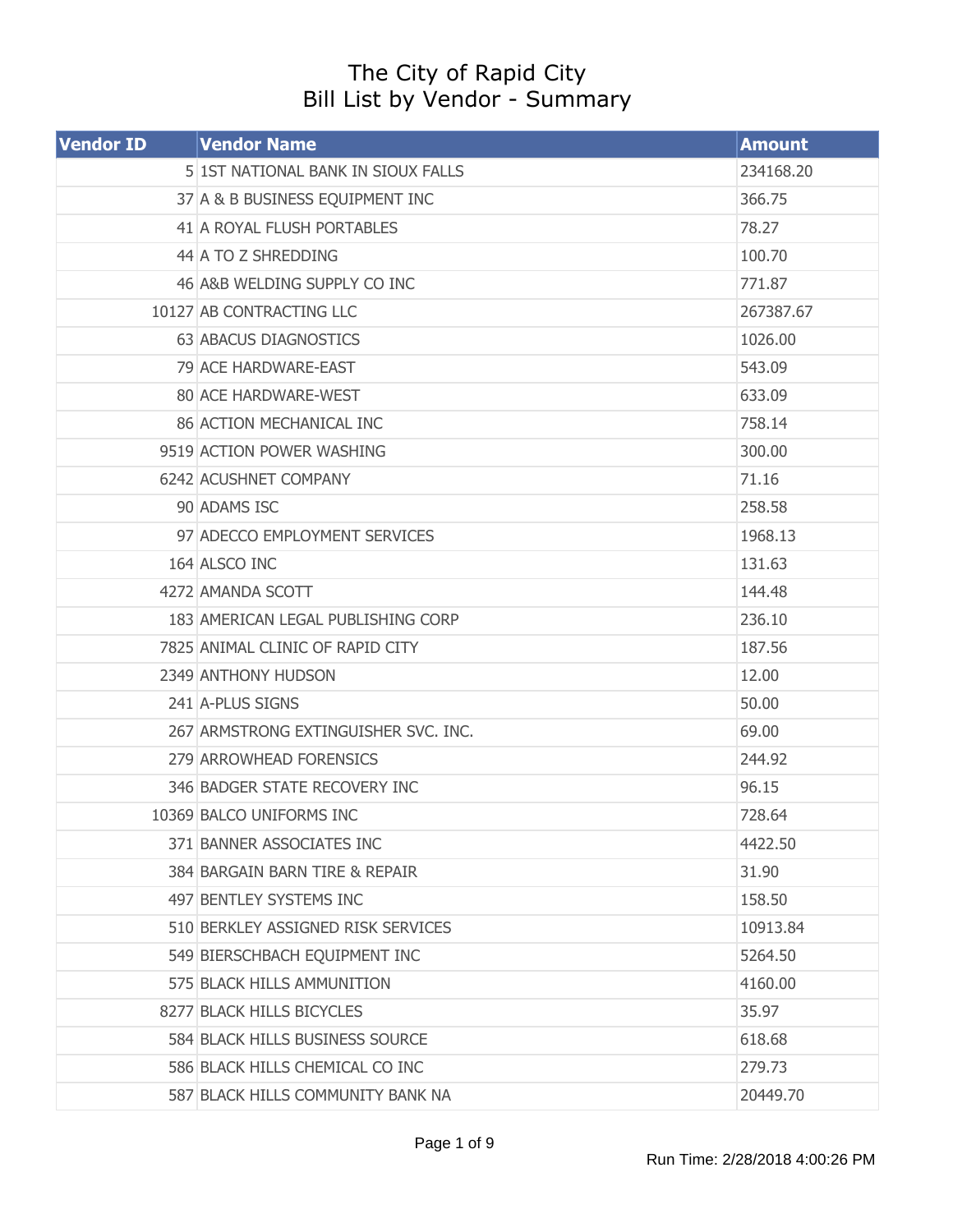| 589 BLACK HILLS COUNCIL LOCL GOVT      | 17500.00  |
|----------------------------------------|-----------|
| 591 BLACK HILLS ELECTRIC COOP          | 1935.13   |
| 622 BLACK HILLS ENERGY                 | 147755.25 |
| 612 BLACK HILLS OCCUPATIONAL MEDICINE  | 30.00     |
| 618 BLACK HILLS PIONEER                | 18.02     |
| 623 BLACK HILLS POWER SPORTS INC       | 29.65     |
| 628 BLACK HILLS REGIONAL JOB FAIR      | 425.00    |
| 8896 BLACK HILLS TENT & AWNING         | 25.00     |
| 637 BLACK HILLS TRUCK & TRAILER INC    | 4400.37   |
| 638 BLACK HILLS URGENT CARE            | 6242.00   |
| 643 BLACK HILLS WINDOW CLEANING INC    | 457.00    |
| 652 BLACKSTRAP INC                     | 5805.97   |
| 691 BOOT BARN INC                      | 162.97    |
| 692 BORDER STATES ELECTRIC SUPPLY      | 699.75    |
| 699 BOUND TREE MEDICAL INC             | 4210.43   |
| 743 BREWER CONSTRUCTION                | 4516.58   |
| 3714 BRIAN POVANDRA                    | 93.00     |
| 10348 BRIDGEWATER BEHAVIORAL HEALTH    | 360.00    |
| 787 BROWN'S SMALL ENGINE REPAIR        | 10.61     |
| 842 BUTLER MACHINERY CO.               | 1274.82   |
| 10484 BYTESPEED                        | 1220.00   |
| 663 CADE BLOOMENRADER                  | 311.00    |
| 864 CALIFORNIA CONTRACTORS SUPPLIES    | 143.48    |
| 868 CALLAWAY                           | 1457.53   |
| 1196 CARLA CUSHMAN                     | 24.00     |
| 905 CARQUEST AUTO PARTS                | 1784.21   |
| 931 CBH COOPERATIVE                    | 12510.43  |
| 948 CENTURYLINK                        | 438.00    |
| 4206 CHAD SAYLES                       | 311.00    |
| 10568 CHAIN SAW CENTER                 | 151.80    |
| 1316 CHRIS DEGROOTE                    | 311.00    |
| 8863 CHRIS MOELLER                     | 625.00    |
| 988 CHRIS SUPPLY COMPANY INC           | 393.16    |
| 1013 CITY OF RAPID CITY                | 8666.86   |
| 1044 CLIMATE CONTROL SYSTEMS & SERVICE | 1801.54   |
| 1053 COCA-COLA OF THE BLACK HILLS      | 134.50    |
| 1113 CONTRACTOR'S SUPPLY INC           | 156.00    |
| 1123 COPY COUNTRY INC.                 | 3592.63   |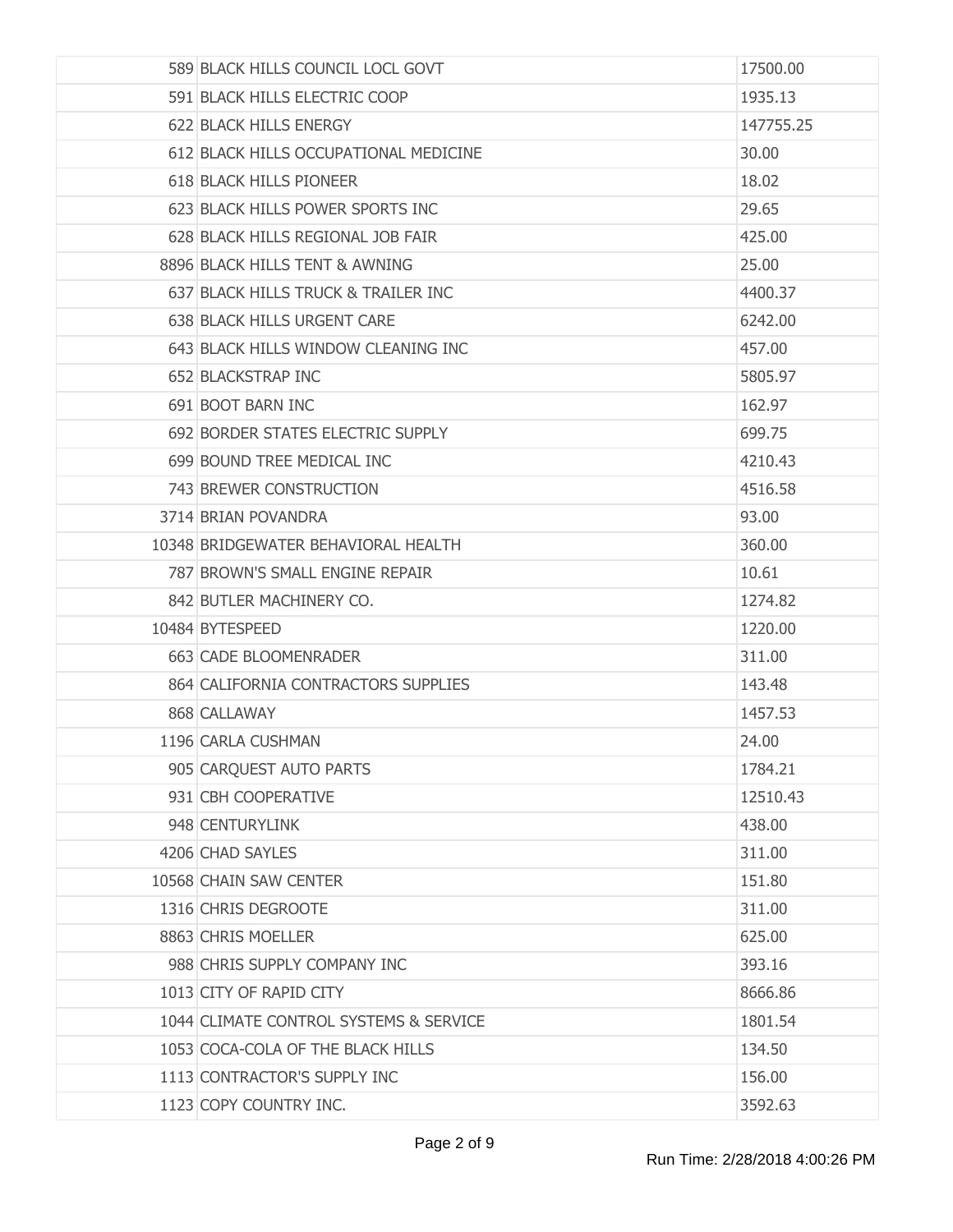| 9890 CORE & MAIN LP                      | 1377.18   |
|------------------------------------------|-----------|
| 1129 CORNELLA REFRIGERATION INC.         | 550.00    |
| 10218 CORY EBERLE                        | 12.00     |
| 1164 CRESCENT ELECTRIC SUPPLY CO         | 3471.69   |
| 1167 CRICKET LAWN SERVICE                | 390.00    |
| 1189 CUMMINS CENTRAL POWER LLC           | 506.33    |
| 10507 CUMMINS ROCKY MOUNTAIN             | 1634.75   |
| 1230 DAKOTA BARRICADE LLC                | 687.00    |
| 1231 DAKOTA BATTERY/ELECTRIC             | 121.85    |
| 1239 DAKOTA FLUID POWER                  | 3678.58   |
| 1252 DAKOTA PUMP INC                     | 637.75    |
| 1253 DAKOTA Q INTERNET SERVICES          | 249.95    |
| 1260 DAKOTA SUPPLY GROUP                 | 324.61    |
| <b>6888 DAKOTA TRUCK &amp; AUTO LLC</b>  | 1588.75   |
| 4768 DALE TECH                           | 38.00     |
| 1267 DALE'S TIRE & RETREADING INC        | 1692.00   |
| 1117 DAN COON                            | 38.00     |
| 6710 DAN MERTZ                           | 85.00     |
| 219 DANIEL ANDERSON                      | 85.00     |
| 1322 DELL MARKETING LP                   | 2563.12   |
| 1351 DESTINATION RAPID CITY              | 183194.97 |
| 1367 DIESEL MACHINERY INC                | 42.45     |
| 1380 DIVE RESCUE INTERNATIONAL INC       | 134.16    |
| 10501 EASON HORTICULTURAL RESOURCES INC  | 34.07     |
| 1491 EDDIES TRUCK SALES & SERVICE        | 3692.93   |
| 1536 EMERGENCY MEDICAL PRODUCTS INC      | 222.34    |
| 1559 ENVIROTECH SERVICES INC             | 3524.00   |
| 6939 ERIC HANSEN                         | 159.00    |
| 8898 EVERGREEN MEDIA                     | 500.00    |
| 1592 EVERGREEN OFFICE PRODUCTS INC       | 209.55    |
| 1594 EVIDENT CRIME SCENE PRODUCTS        | 1924.00   |
| 1599 EXHAUST PROS OF RC INC.             | 42.80     |
| 1619 FARMER BROTHERS CO                  | 218.82    |
| 7812 FAST SIGNS                          | 35.02     |
| 1627 FASTENAL COMPANY                    | 1642.91   |
| 1631 FBI NATIONAL ACADEMY ASSOCIATES INC | 105.00    |
| 1633 FEDERAL EXPRESS CORPORATION         | 964.30    |
| 1647 FERBER ENGINEERING                  | 3758.10   |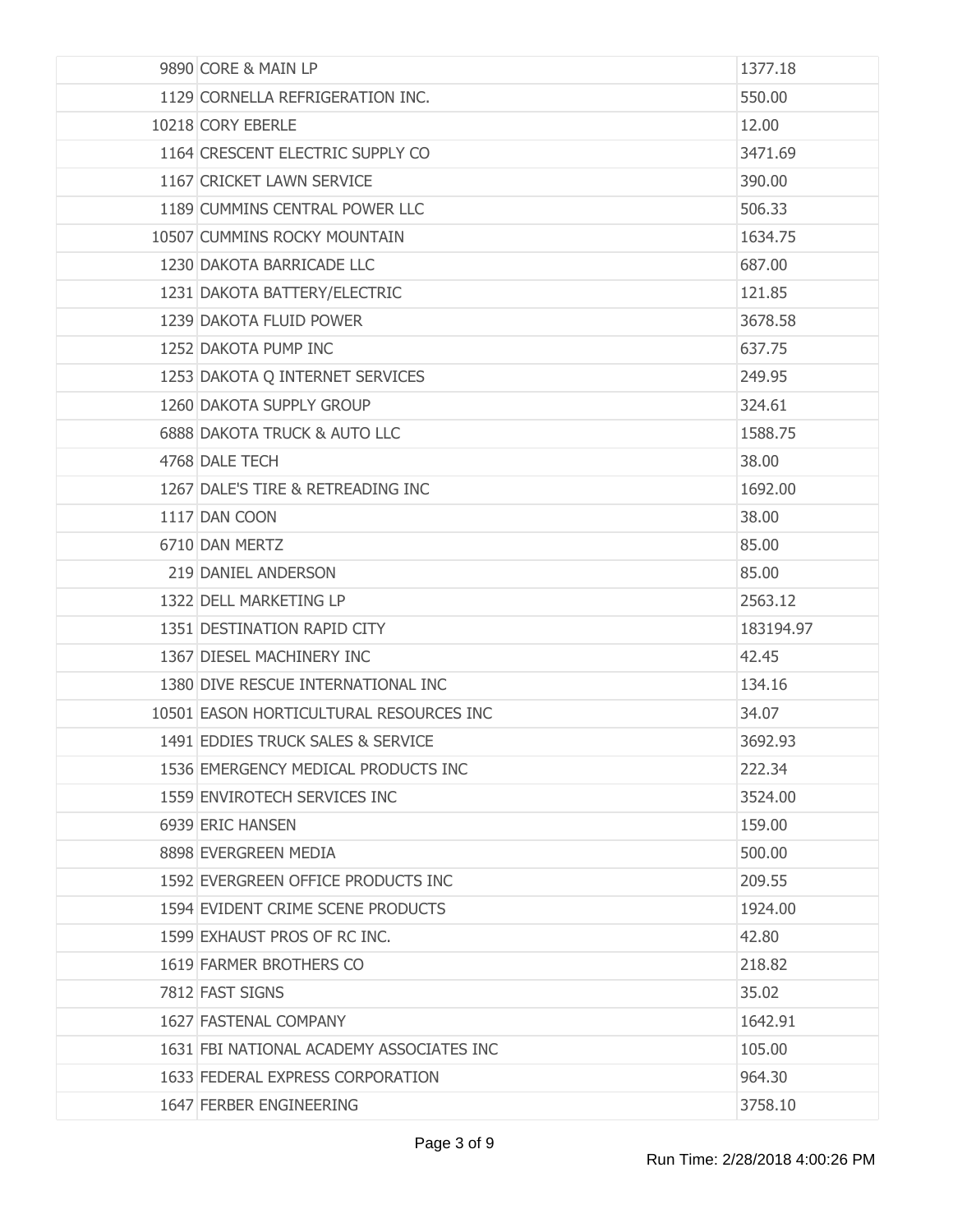| 1661 FINANCIAL FORMS & SUPPLIES INC               | 453.23   |
|---------------------------------------------------|----------|
| 1717 FLEXIBLE PIPE TOOL CO                        | 143.10   |
| 10372 FLUID CHILLERS, INC                         | 5529.82  |
| 1728 FMG INC.                                     | 15008.23 |
| 1751 FOUR SEASONS SPORTS CENTER INC               | 15.98    |
| 1816 FURNITURE MART                               | 1667.70  |
| 1819 G & R CONTROLS INC                           | 2083.99  |
| 1820 G&H DISTRIBUTING INC.                        | 737.86   |
| 9135 G3 RODS LLC                                  | 650.00   |
| 4224 GALE SCHIPKE                                 | 205.08   |
| 1831 GALLS INCORPORATED                           | 2358.91  |
| 1922 GODFREY BRAKE SERVICE & SUPPLY INC           | 727.38   |
| 1924 GOLDEN WEST TECHNOLOGIES INC                 | 1181.85  |
| 6202 GOLFIRE INC                                  | 77.18    |
| 1979 GREAT WESTERN TIRE INC.                      | 4754.15  |
| 2000 GRIMM'S PUMP SERVICE INC                     | 418.39   |
| 6498 HAMPTON INN                                  | 195.00   |
| 2104 HARDWARE HANK                                | 226.01   |
| 2132 HARVEYS LOCK SHOP INC                        | 162.58   |
| 2149 HAWKINS CHEMICAL INC                         | 3465.00  |
| 2159 HDR ENGINEERING INC                          | 32676.33 |
| 2168 HEARTLAND PAPER CO                           | 118.72   |
| 7104 HENNEN EQUIPMENT INC                         | 247.87   |
| 2207 HENRY SCHEIN INC                             | 979.14   |
| 2243 HIGHMARK INC                                 | 66179.27 |
| 2262 HILLS MATERIALS CO                           | 1507.65  |
| 2267 HILLYARD INC. / SIOUX FALLS                  | 195.87   |
| 2292 HOLIDAY INN EXPRESS                          | 1219.90  |
| 2293 HOLIDAY INN-CITY CENTER                      | 196.00   |
| 2305 HOLSWORTH & SON INC., G.J                    | 1592.00  |
| 2361 HUMANE SOCIETY OF THE BLACK HILLS            | 25766.00 |
| 7504 IMAGEALL LLC                                 | 245.00   |
| 2409 INDOFF INC                                   | 301.68   |
| 2437 INTERNATIONAL ASSOCIATION FOR IDENTIFICATION | 80.00    |
| 2453 INTERSTATE BATTERIES INC                     | 394.84   |
| 10253 INTERSTATE POWER SYSTEMS                    | 9075.15  |
| 2548 JAMES JOHNS                                  | 949.32   |
| 5119 JAMES WALRAVEN                               | 156.00   |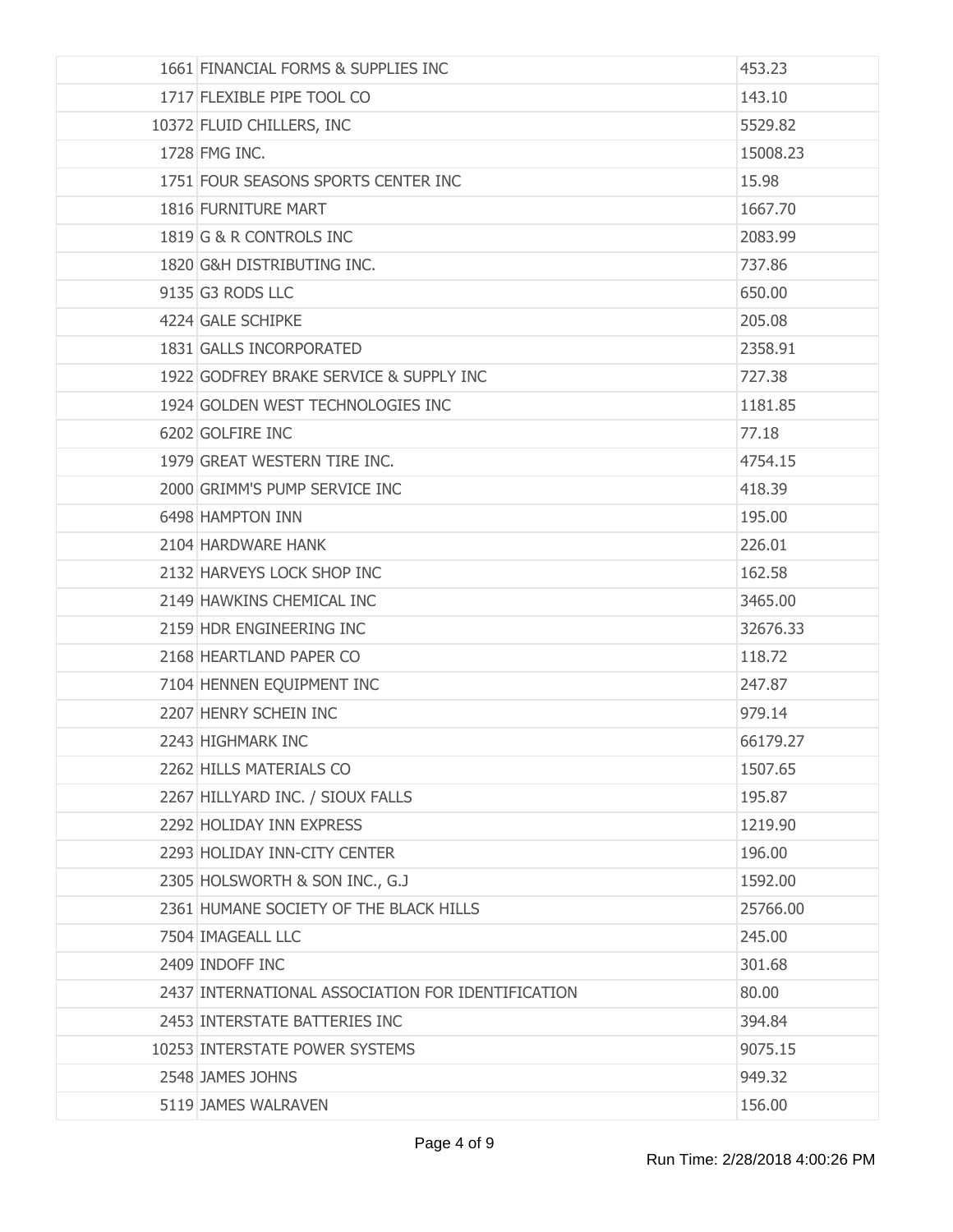| 6238 JEFF THAYER                    | 925.00   |
|-------------------------------------|----------|
| 8910 JENIFER TRUAX                  | 11.72    |
| 2512 JENNER EQUIPMENT CO            | 4996.74  |
| 10595 JERRY MOORE                   | 95.00    |
| 2526 JERRY'S CAKES SHAKES & BAKE    | 36.00    |
| 3105 JIMMY MASSEY                   | 65.00    |
| 2530 JJ'S ENGRAVING & SALES         | 72.50    |
| 2817 JOEL LANDEEN                   | 168,48   |
| 10589 JOHN AND MARY WAGNER          | 3159.48  |
| 505 JOHN BERGLUND                   | 55.00    |
| 3988 JOHN REID & ASSOCIATES INC     | 3815.00  |
| 2552 JOHNSON CONTROLS INC           | 716.65   |
| 2554 JOHNSON MACHINE INC.           | 1926.85  |
| 2509 KARL JEGERIS                   | 185.18   |
| <b>2638 KCLO TV</b>                 | 300.00   |
| 4910 KEITH TROJANOWSKI              | 159.00   |
| 9867 KEN YOUNG                      | 24.00    |
| 2679 KIEFFER SANITATION INC         | 324.81   |
| 2682 KIMBALL MIDWEST                | 231.06   |
| 2719 KNECHT HOME CENTER             | 249.11   |
| 2739 KONE INC                       | 6440.84  |
| 2756 KREISER'S LLC                  | 4004.53  |
| 2772 KT CONNECTIONS INC             | 9671.00  |
| 7820 KTM DESIGN SOLUTIONS           | 80.00    |
| 1635 KYLE FEES                      | 130.63   |
| 7350 LEXISNEXIS                     | 16537.50 |
| 6816 LIBERTY SUPERSTORES            | 3446.71  |
| 2934 LIFESAVING RESOURCES INC       | 187.00   |
| 2936 LIFT PRO EQUIPMENT COMPANY INC | 1041.67  |
| 2951 LIND-EXCO INC                  | 12955.00 |
| 3310 LISA MODRICK                   | 144.48   |
| 2966 LITTLE PRINT SHOP              | 413.88   |
| 10268 LORI THOMPSON                 | 112.50   |
| 3692 LYNN PEAVEY COMPANY            | 3706.90  |
| 3036 M G OIL CO                     | 6065.14  |
| 8899 MACQUEEN EMERGENCY GROUP       | 4989.18  |
| 10590 MARCIA JOHNSON                | 3750.00  |
| 9793 MARCO                          | 2345.70  |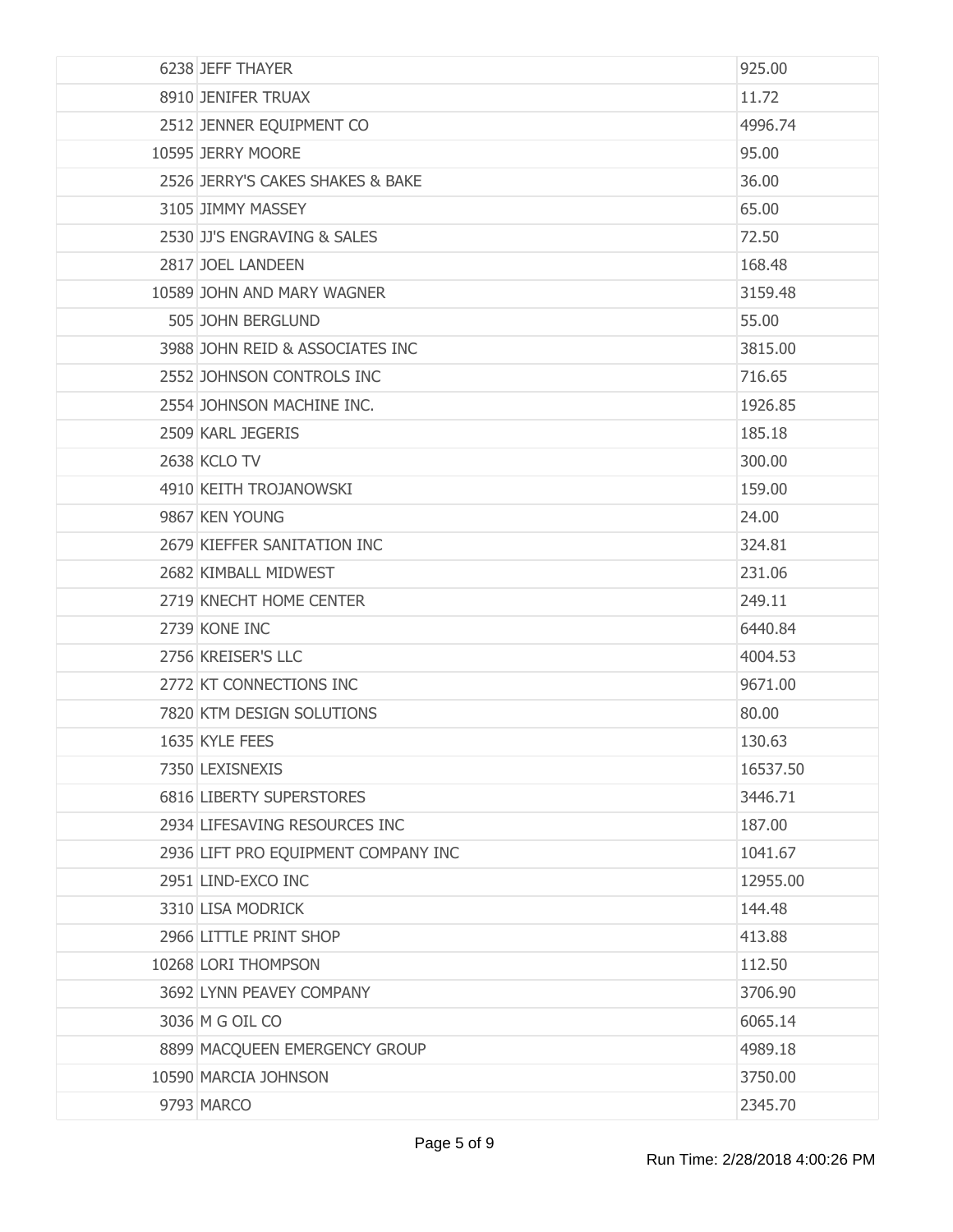|           | 3084 MARCO TECHNOLOGIES INC              | 219.55   |
|-----------|------------------------------------------|----------|
|           | 3115 MATHESON TRI-GAS INC                | 712.92   |
|           | 2338 MATT HOWER                          | 53.00    |
|           | 2684 MATT KIMBALL'S GOLF SHOP            | 297.59   |
|           | 3164 MCKIE FORD INC                      | 1658.22  |
|           | 3170 MCLEOD'S PRINTING & OFFICE SUPPLY   | 55.00    |
|           | 3175 MCPC                                | 162.28   |
|           | 3206 MEL'S AUTO BODY                     | 2666.60  |
|           | 3208 MENARDS                             | 1564.37  |
|           | 3239 MID-AMERICAN RESEARCH CHEMICAL CORP | 852.33   |
|           | 3243 MIDCONTINENT TESTING LABS INC       | 2759.76  |
|           | 3252 MIDLAND SCIENTIFIC INC              | 597.12   |
|           | 3215 MONTE MERTES                        | 100.00   |
|           | 3353 MOTION INDUSTRIES INC               | 367.02   |
|           | 3371 MOUNTAIN STATES SECURITY INC        | 1228.00  |
|           | 10598 NATHAN HOWER                       | 35.00    |
|           | 3417 NATIONAL LEAGUE OF CITIES           | 5401.00  |
|           | 1931 NEILL GOODART                       | 35.00    |
|           | 3464 NETWORK CONSULTING SERVICES INC     | 5773.52  |
|           | 3508 NOONEY & SOLAY LLP                  | 7063.08  |
|           | 10597 NORTH CENTRAL INTERNATIONAL INC    | 881.96   |
|           | 3517 NORTH CENTRAL SUPPLY INC            | 235.06   |
|           | 3525 NORTHERN TRUCK EQUIPMENT CORP       | 233.00   |
|           | 3530 NORTHWEST PIPE FITTINGS INC         | 8045.94  |
|           | 6753 NOVUS AUTO GLASS                    | 55.00    |
|           | 3558 O'CONNOR COMPANY                    | 96.00    |
| 10397 OHD |                                          | 9760.00  |
|           | 3588 OLSON TOWING                        | 337.50   |
|           | 3604 O'REILLY AUTO PARTS                 | 127.20   |
|           | 3625 PACIFIC STEEL & RECYCLING INC       | 349.17   |
|           | 3660 PARKWAY CAR WASH INC                | 236.00   |
|           | 3601 PENNINGTON COUNTY                   | 19041.55 |
|           | 5497 PIONEER BANK & TRUST                | 12781.80 |
|           | 5500 PITNEY BOWES                        | 1179.18  |
|           | 3701 POLYDYNE INC                        | 1932.00  |
|           | 3704 PONDEROSA SPORTSWEAR                | 194.50   |
|           | 3722 POWER HOUSE HONDA                   | 211.76   |
|           | 3742 PRESSURE SERVICE INC.               | 653.27   |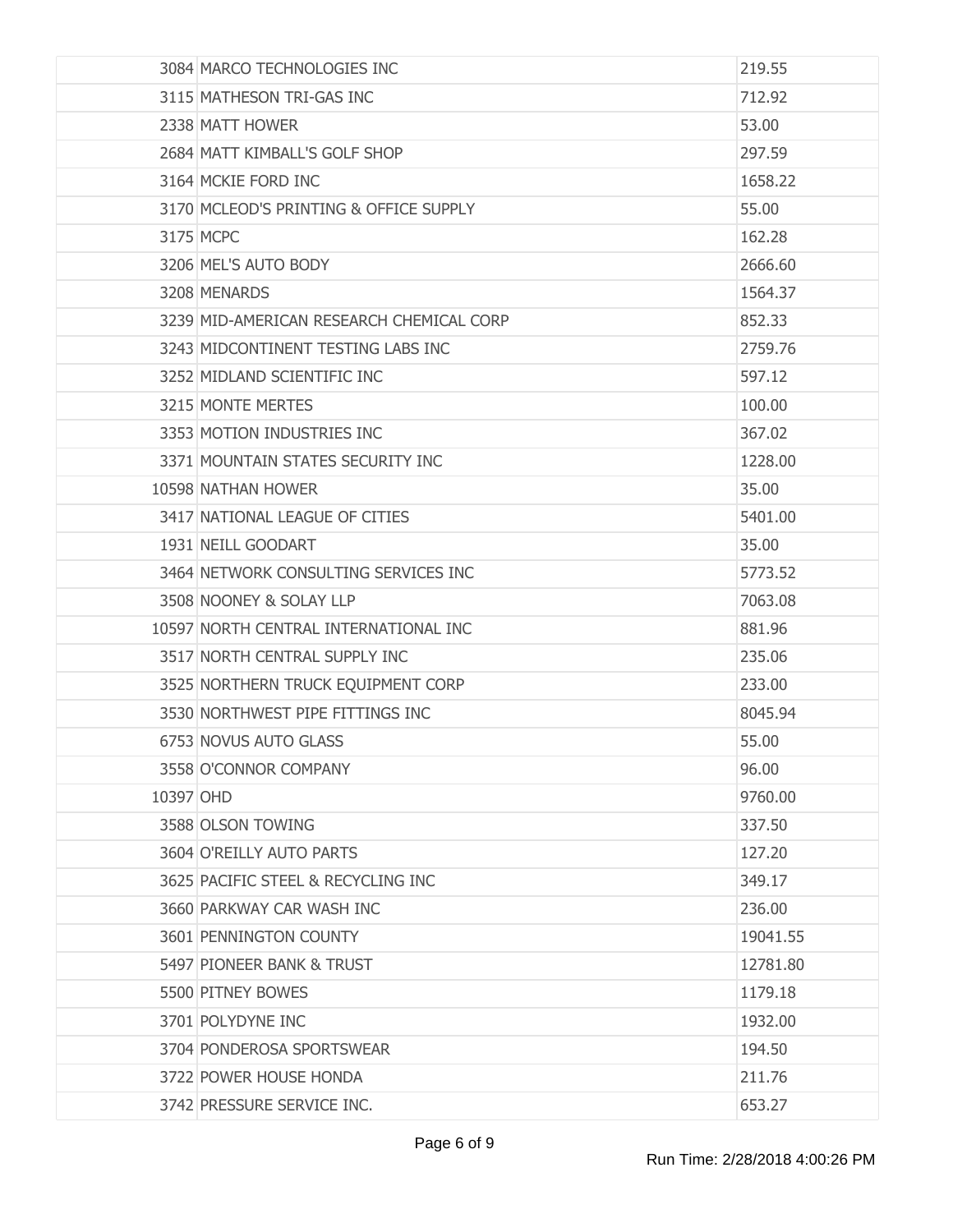| 3750 PRINT MARK-ET                               | 50.95     |
|--------------------------------------------------|-----------|
| 3759 PROFESSIONAL METAL WORKS                    | 330.00    |
| 6215 PROFESSIONAL METAL WORKS LLC                | 270.00    |
| 3761 PROMOTION REHABILITATION                    | 120.00    |
| 7323 PROVANTAGE LLC                              | 7093.00   |
| 3790 QUALITY INN & SUITES                        | 216.00    |
| 3829 RAMKOTA HOTEL                               | 1130.98   |
| 10585 RANDAL DECKER                              | 40.00     |
| 3843 RAPID CHEVROLET CO INC.                     | 292.25    |
| 3845 RAPID CITY AREA CHAMBER OF COMMERCE         | 25.00     |
| 3848 RAPID CITY AREA SCHOOL DIST 51-4            | 408.12    |
| 3849 RAPID CITY ARTS COUNCIL                     | 968.84    |
| 3861 RAPID CITY ECONOMIC DEVELOPMENT PARTNERSHIP | 100000.00 |
| 3863 RAPID CITY JOURNAL - ADVERTISING            | 1458.82   |
| 3934 RCS CONSTRUCTION INC.                       | 42403.50  |
| 3938 RDO EQUIPMENT CO                            | 290.11    |
| 3950 RECORD STORAGE SOLUTIONS INC                | 477.30    |
| 3958 RED WING SHOE STORE                         | 1835.89   |
| 4010 REP COM INTERNATIONAL                       | 10608.36  |
| 4040 RICOH USA                                   | 334.67    |
| 8756 RIPPLETREE LANDSCAPING                      | 85.00     |
| 3512 RITCHIE NORDSTROM                           | 144.48    |
| 8951 RMS SCREEN PRINTING & EMBROIDERY            | 60.50     |
| 9356 ROBERT SMITH                                | 119.99    |
| 10592 RONALD L TOOF                              | 504.45    |
| 4125 RUNNINGS SUPPLY INC                         | 846.61    |
| 4141 RUSHMORE SAFETY SUPPLIES                    | 48.00     |
| 4160 SAFE RESTRAINT'S INC                        | 6310.60   |
| 4182 SAM'S CLUB                                  | 3844.17   |
| 4194 SANITATION PRODUCTS INC                     | 84.44     |
| 9269 SARGENT GARAGE                              | 1950.00   |
| 4330 SERVALL UNIFORM/LINEN CO INC                | 946.24    |
| 4359 SHERWIN-WILLIAMS COMPANY                    | 142.38    |
| 4366 SHOENER MACHINE & TOOL INC                  | 417.27    |
| 4388 SIGN EXPRESS                                | 268.80    |
| 4405 SIMPSON'S PRINTING                          | 454.05    |
| 4415 SIRCHIE FINGER PRINT LABORATORIES           | 440.82    |
| 4431 SKYLINE ENGINEERING                         | 4807.85   |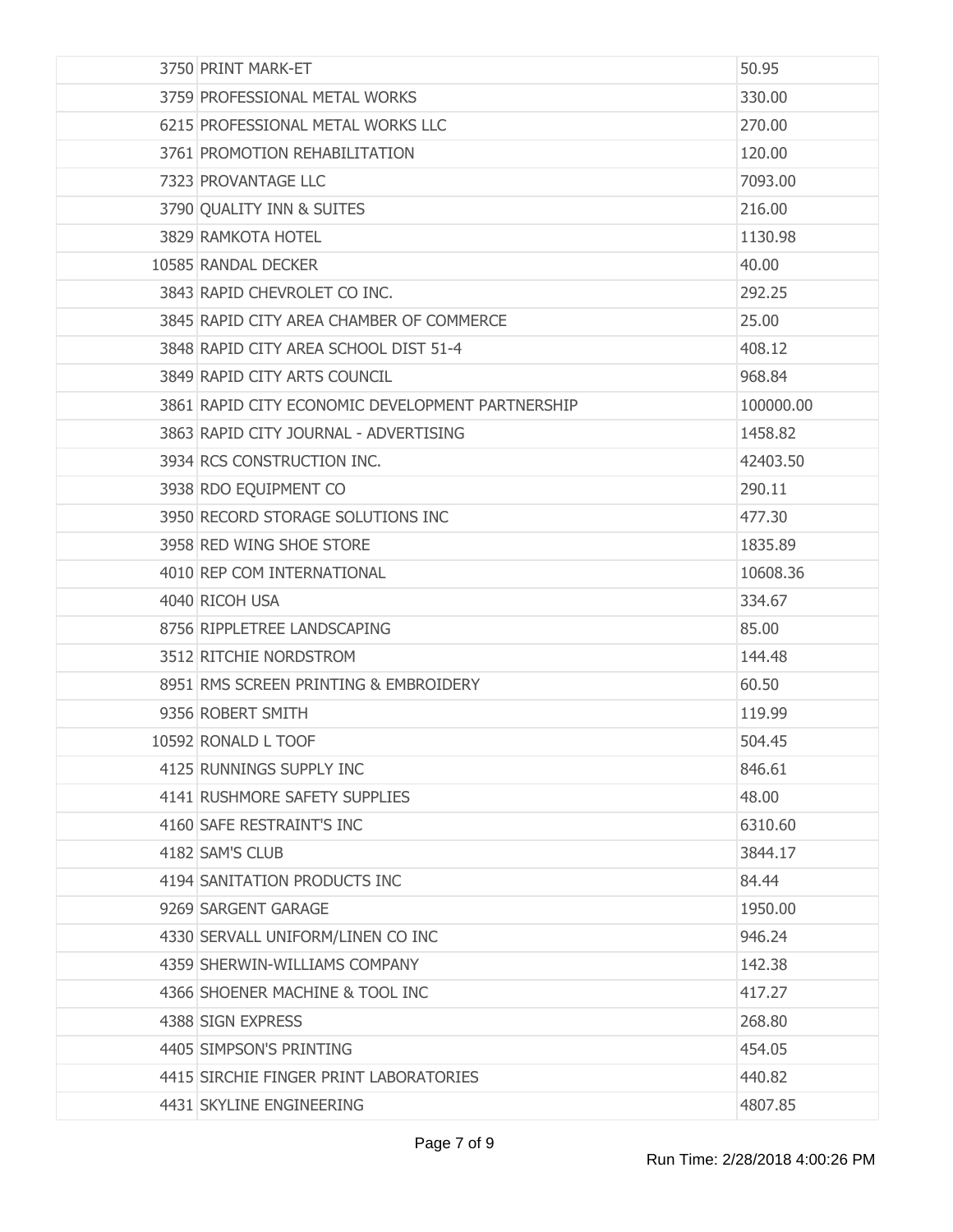| 6758 SKYLINE SIGNS & LIGHTING                | 559.16  |
|----------------------------------------------|---------|
| 4465 SNAP ON TOOLS                           | 189.00  |
| 4518 SOUTH DAKOTA MUNICIPAL LEAGUE           | 20.00   |
| 4519 SOUTH DAKOTA ONE CALL                   | 476.98  |
| 4523 SOUTH DAKOTA POLICE CHIEFS' ASSOCIATION | 255.00  |
| 4854 STACEY TITUS                            | 38.00   |
| 2332 STAN HOUSTON EQUIP CO INC               | 729.96  |
| 10149 STANTON'S SEWING SERVICE               | 38.00   |
| 4599 STAPLES ADVANTAGE                       | 592.31  |
| 4605 STATE INDUSTRIAL PRODUCTS               | 242.94  |
| 4504 STATE OF SOUTH DAKOTA                   | 323.20  |
| 7659 STEVE FROOMAN                           | 38.00   |
| 4670 STRETCH'S GLASS & CUSTOM PARTS          | 232.85  |
| 4684 STURDEVANT'S AUTO PARTS                 | 377.01  |
| 4685 STURDEVANT'S REFINISH SUPPLY CENTER     | 55.74   |
| 4695 SUMMIT SIGNS & SUPPLY INC               | 15.00   |
| 4716 SUTTON ELECTRIC LLC, AL                 | 357.14  |
| 9878 SWEEPER PARTS SALES                     | 315.10  |
| 9863 TANNER URBANIAK                         | 35.00   |
| 4765 TDG COMMUNICATIONS INC                  | 65.00   |
| 4771 TECHNOLOGY CENTER                       | 349.00  |
| 2576 TED JOHNSON                             | 38.00   |
| 9769 TELEIRA                                 | 165.00  |
| 4781 TEMPERATURE TECHNOLOGY INC.             | 489.80  |
| 4789 TESSMAN SEED INC.                       | 700.41  |
| 6222 THE BLIND GUY                           | 2044.67 |
| 4817 THOMSON REUTERS - WEST                  | 1283.40 |
| 10594 TIM O'REILLY                           | 95.00   |
| 4852 TITAN MACHINERY                         | 411.16  |
| 4870 TOW PROS                                | 128.50  |
| 1295 TRACY DAVIS                             | 186,76  |
| 10249 TRANSOURCE TRUCK & EQUIPMENT INC       | 2335.87 |
| 4936 TURFWERKS                               | 390.89  |
| 7650 TYRRELL TIRES INC                       | 830.00  |
| 4957 ULINE INC                               | 447.46  |
| 5014 VALLEY SWEEPING                         | 135.00  |
| 9897 VANDER HAAGS INC                        | 4748.49 |
| 5039 VANWAY TROPHY & AWARD                   | 599.15  |